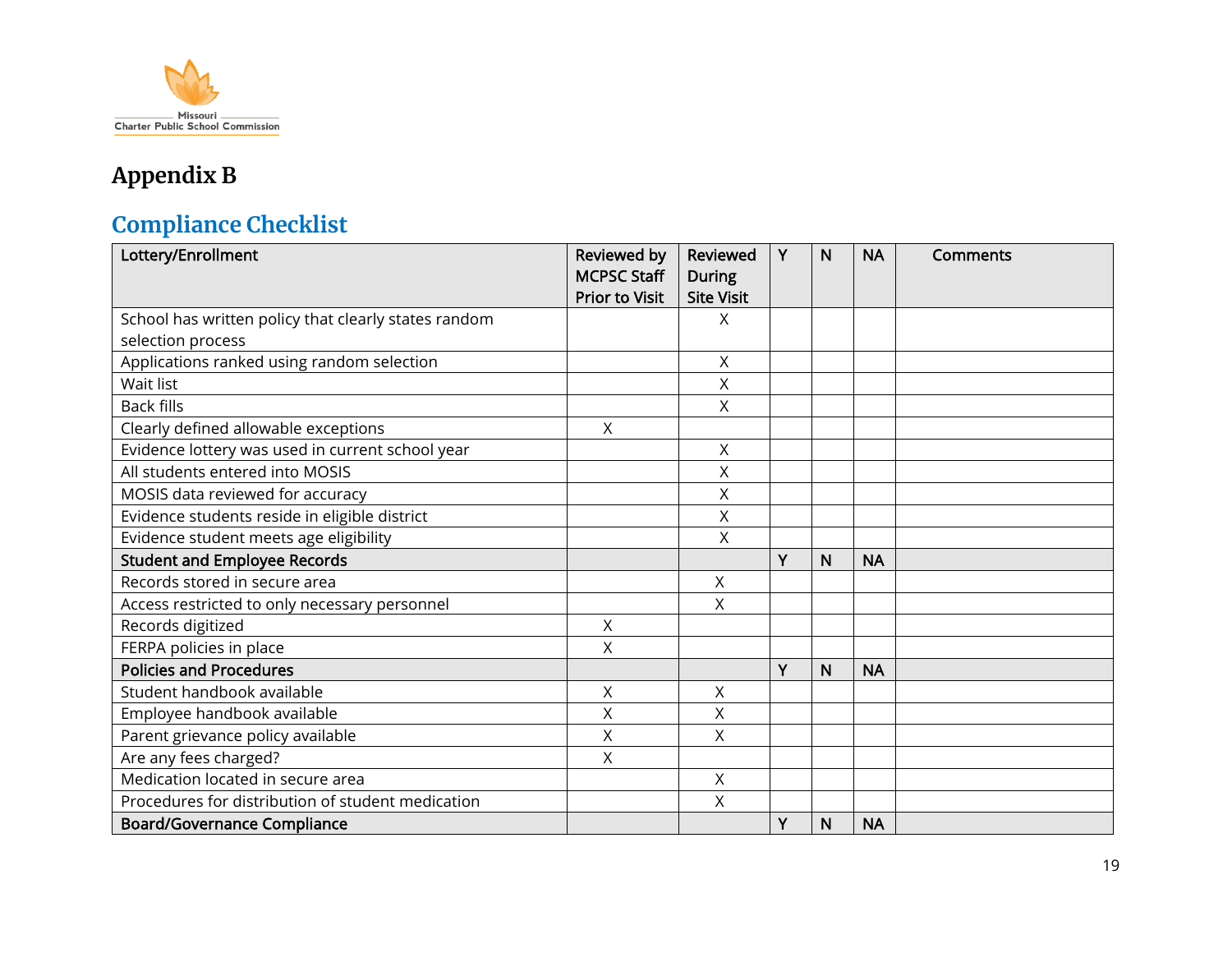

| Board members resume and background checks                                      | X                  |              |   |              |           |                                                  |
|---------------------------------------------------------------------------------|--------------------|--------------|---|--------------|-----------|--------------------------------------------------|
| All board seats filled                                                          | $\mathsf{X}$       | X            |   |              |           |                                                  |
| Board roster matches meeting attendance                                         |                    | Χ            |   |              |           |                                                  |
| Compliance with MO Open Meeting Laws                                            | $\mathsf{X}$       |              |   |              |           |                                                  |
| Board is meeting as scheduled                                                   | X                  |              |   |              |           |                                                  |
| Process for recruiting new board members                                        |                    | $\mathsf{X}$ |   |              |           |                                                  |
| Board members trained                                                           | $\mathsf{X}$       | $\sf X$      |   |              |           |                                                  |
| Evidence that board members review school finances<br>regularly                 | X                  |              |   |              |           | Note frequency - annually,<br>quarterly, monthly |
| Evidence that board members review school enrollment -<br>current and projected | $\mathsf{X}$       |              |   |              |           | Note frequency - annually,<br>quarterly, monthly |
| Annual budged formally adopted                                                  | $\mathsf{X}$       |              |   |              |           |                                                  |
| Board has a budget committee                                                    | Χ                  | X            |   |              |           |                                                  |
| Board has a budget process, including amendments                                | $\mathsf{X}% _{0}$ |              |   |              |           |                                                  |
| Board approves purchases over a certain amount                                  | $\mathsf{X}$       |              |   |              |           |                                                  |
| Evidence that board members review school academic                              | X                  | X            |   |              |           | Note frequency - annually,                       |
| performance                                                                     |                    |              |   |              |           | quarterly, monthly                               |
| <b>Employee Record Compliance</b>                                               |                    |              | Y | $\mathsf{N}$ | <b>NA</b> |                                                  |
| All certified & non-certified employees, including                              | $\mathsf{X}$       |              |   |              |           |                                                  |
| substitutes, have background checks and family registry                         |                    |              |   |              |           |                                                  |
| completed, reviewed and on file                                                 |                    |              |   |              |           |                                                  |
| All vendors & contracted employees have background                              | $\mathsf{X}$       | $\mathsf{X}$ |   |              |           |                                                  |
| checks and family registry completed, reviewed and on filed                     |                    |              |   |              |           |                                                  |
| Policy and procedure in place to verify contracted                              | $\mathsf{X}$       | $\sf X$      |   |              |           |                                                  |
| service/vendor have been subject to all appropriate criminal                    |                    |              |   |              |           |                                                  |
| background checks                                                               |                    |              |   |              |           |                                                  |
| All appropriate staff entered into MOSIS                                        |                    | $\mathsf{X}$ |   |              |           |                                                  |
| Finance/Accounting                                                              |                    |              | Y | $\mathsf{N}$ | <b>NA</b> |                                                  |
| Policy on purchase orders/requisitions in place and                             | $\mathsf{X}$       | $\mathsf{X}$ |   |              |           |                                                  |
| evidence followed                                                               |                    |              |   |              |           |                                                  |
| Accounts payable up to date                                                     |                    | Χ            |   |              |           |                                                  |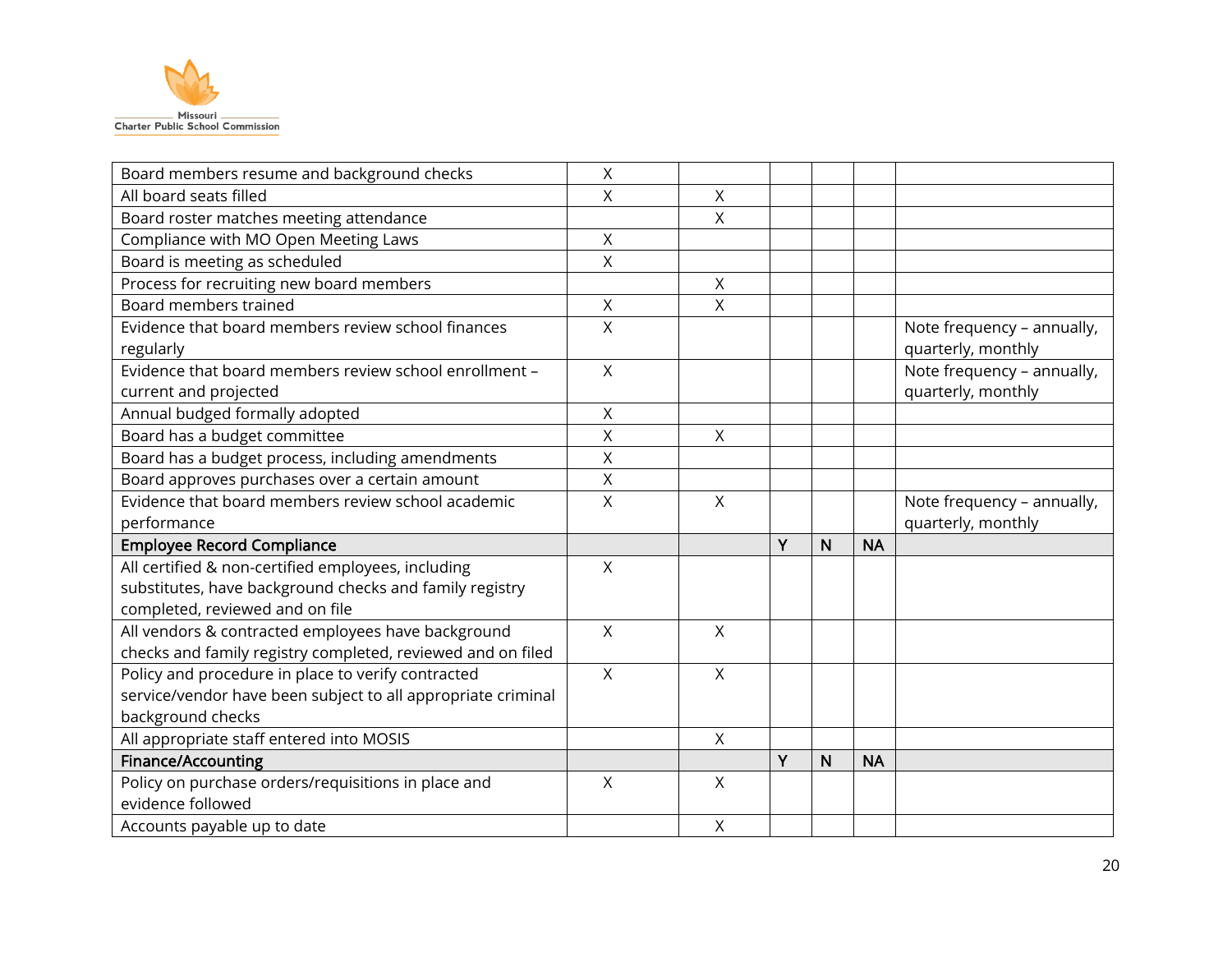

| Disbursements made by check, not cash                       |                         | X              |                          |
|-------------------------------------------------------------|-------------------------|----------------|--------------------------|
| System prevents duplication of payment                      |                         | $\mathsf X$    |                          |
| System in place to review accuracy of payments              |                         | Χ              |                          |
| Ledger (general and A/P) reconciled and restricted; audit   |                         | $\sf X$        |                          |
| trail in place                                              |                         |                |                          |
| Employee reimbursements have documentation                  |                         | $\mathsf{X}$   |                          |
| Travel policy in place and followed                         |                         | $\mathsf X$    |                          |
| Documentation in place for loans/notes                      |                         | $\sf X$        |                          |
| Contract with provider and/or written accounting policy and | $\mathsf{X}$            |                | Evidence on vendor held  |
| accounting procedures                                       |                         |                | accountable              |
| Inventory of instructional materials                        | X                       | X              | Is there a board policy? |
| Asset inventory                                             | $\mathsf{X}$            | $\mathsf X$    | Is there a board policy? |
| Separate inventory of materials & equipment purchased       |                         | $\sf X$        |                          |
| with federal dollars                                        |                         |                |                          |
| Employee payroll list without duplications                  |                         | $\mathsf X$    |                          |
| Payroll reconciled to general ledger, including witholdings |                         | $\mathsf X$    |                          |
| Access to payroll check and other check stock restricted    |                         | $\mathsf X$    |                          |
| Process for changing an employee's salary require more      |                         | $\sf X$        |                          |
| than one person                                             |                         |                |                          |
| All payroll taxes filed and paid on behalf of employees     |                         | Χ              |                          |
| Timesheets verified                                         |                         | $\sf X$        |                          |
| Credit card policies and procedures                         | $\mathsf{X}$            | $\sf X$        |                          |
| Check preparer prohibited from signing                      | Χ                       | X              |                          |
| Voided checks retained and examined                         | $\overline{X}$          | $\overline{X}$ |                          |
| Check amount agree with supporting data                     | Χ                       | X              |                          |
| Bank statements reconciled, on a timely basis by people     | $\mathsf{X}$            | X              |                          |
| now having receipt/disbursement responsibilities            |                         |                |                          |
| Segregation of duties regarding cash, receipts,             | $\mathsf{X}$            | $\sf X$        |                          |
| disbursement, deposits, record keeping and reconciliation   |                         |                |                          |
| Cash secured                                                | Χ                       | Χ              |                          |
| Check and cash receipts itemized                            | $\overline{\mathsf{X}}$ | $\sf X$        |                          |